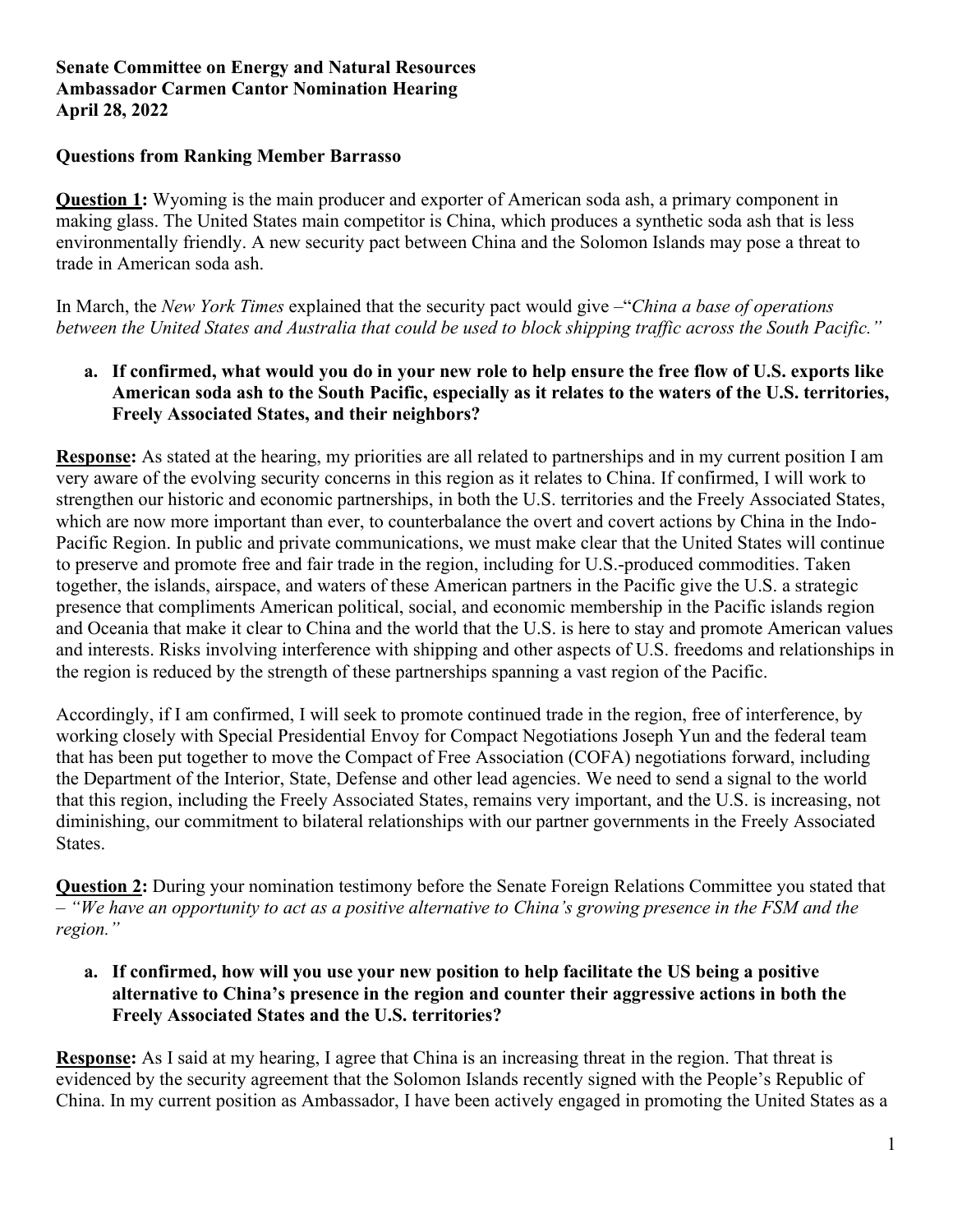# **Senate Committee on Energy and Natural Resources Ambassador Carmen Cantor Nomination Hearing April 28, 2022**

positive alternative in the region and I believe that there is significant support for that view. The President of the Federated States of Micronesia sent a letter to the Prime Minister of the Solomon Islands expressing concerns about that agreement. Since my nomination for this position, I spoke with the governors of the U.S. territories to hear more from their perspectives and discussed China's influence in the region and the need to counter that influence.

While we have been active on this front, I believe that the U.S. needs to do more, be more visible, and signal to the world and to China that this region is not only very important to the U.S., but vital. Our role with the Freely Associated States and U.S. territories is based not only on a historical relationship with the people of these islands, but the values and commitments to freedom and peace that we have come to share. That relationship began with liberation of the islands in which 100,000 Americans and many islanders died and continues today in order to preserve the liberty of the islands. That is not just a U.S. legacy, it is a shared legacy of our peoples. If confirmed, I commit to using my position to support actions and policies to ensure China does not threaten the freedom of our friends or our interests in the region.

One of the ways the U.S. can be a positive alternative to China is by prioritizing and expediting the COFA Negotiations. If confirmed, I commit to do all I can to make sure that COFA Negotiations are completed in a timely way and strengthen those strategic bilateral partnerships.

Overall, I want to support our relationship with the U.S. Virgin Islands, American Samoa, Guam, and the Commonwealth of the Northern Mariana Islands. Historically and in a changing world, these islands are also of immense and increasing strategic importance. I want to be an advocate for our territories, and the hard-working Americans who call those territories home. I want to cultivate partnerships with the U.S. territories and their leaders so we can move the U.S.'s agenda forward. I appreciate the strong interest in these matters by Members of Congress and look forward to continuing engagement, if confirmed.

#### **Question 3: Based on your experience as Ambassador of Micronesia, where do you see the most need in terms of U.S. domestic assistance in the Freely Associated States?**

**Response:** The U.S. has a very special and unique relationship with the three Freely Associated States. We have been friends with the region since the days of World War II and have had a great relationship with them for more than 75 years. Given their geographic isolation as island nations, any government faces challenges to ensure a strong economy and public services, and key issues in my experience include infrastructure, health care, education, and public security. The COVID-19 pandemic has been a major challenge to nearly all governments and poses unique issues in the FAS, many of which closed their borders to protect their populations. While there is undoubtedly need for U.S. domestic assistance in the Freely Associated States, those sovereign island nations are best positioned to characterize and prioritize those needs, and to incorporate those needs into Compact renewal discussions. So, if confirmed, I will continue to work with Ambassador Yun on moving COFA Negotiations forward expeditiously.